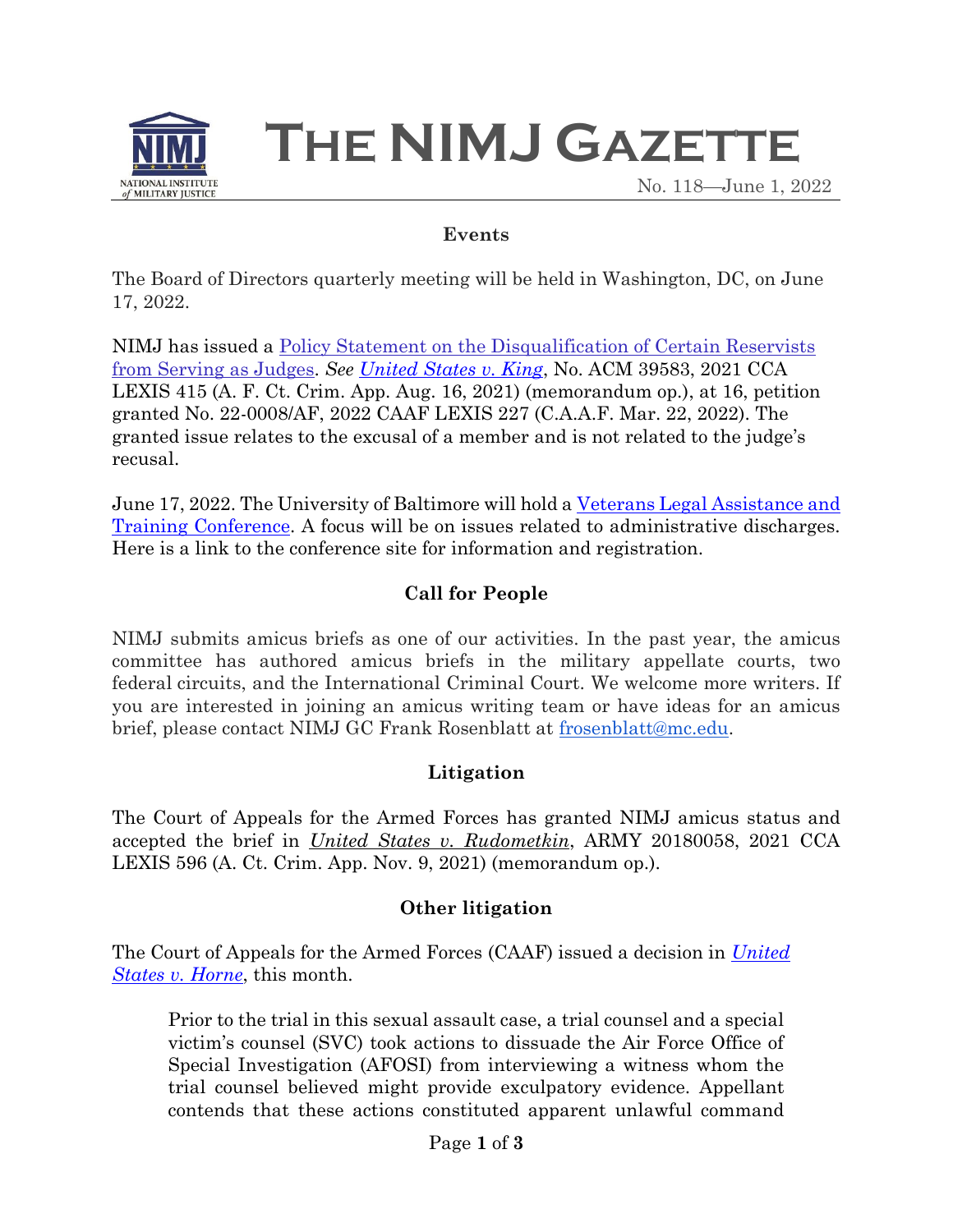influence. He, therefore, asks that we set aside the findings and sentence adjudged by the court-martial and dismiss with prejudice the sole charge and specification in this case. [W]e granted review of the assigned issue of "[w]hether the conduct of the trial counsel and special victim's counsel created an intolerable strain on the public's perception of the military justice system." After careful consideration of the record and the arguments of the parties, we conclude the Government has demonstrated beyond a reasonable doubt that the answer is no. Accordingly, the Appellant is entitled to no relief under our precedents.

More [here at CAAFlog.](https://www.nimj.org/caaflog/court-of-appeals-for-the-armed-forces-horne) Feel free to comment there. The Court also decided *[Tate](https://www.armfor.uscourts.gov/opinions/2021OctTerm/210235.pdf)*, a relatively unusual situation where "the first day of Appellant's sentencing hearing, the court's recording device failed, resulting in there being no verbatim transcript for most of the day's proceedings." What then should a military judge do: declare a mistrial, or reconstruct the prior proceedings, or start "anew." The judge in the case "neither started anew nor performed one of the other two judicially approved remedies." Result, a do over.

*[In re Kawai](https://afcca.law.af.mil/afcca_opinions/cp/in_re_kawai-_misc__dkt__no__2022-02_-_order_733664.pdf)*, The Air Force Court of Criminal Appeals disposed of an interesting pro se writ asking for compassionate release from confinement partly relying on the First Step Act. The court held it had no jurisdiction (as had CAAF last year).

After two years, the Navy-Marine Corps Court of Criminal Appeals has decided, en banc, to reverse a previously published decision and says, "We now hold that indecent conduct "in the presence of a child" does *not* require that the child be aware of the indecent conduct committed in his or her presence for an accused to be guilty of sexual abuse of a child." *See [United States v. Tabor](https://www.jag.navy.mil/courts/documents/archive/2022/TABOR_202100046_EN-BANC_PUB-Concur-Dissent.pdf)*, \_\_ M.J. \_\_\_ (N-M. Ct. Crim. App. 2022). Read *[United Schmidt](https://www.jag.navy.mil/courts/documents/archive/2020/SCHMIDT_201900043_PUB.pdf)*, 80 M.J. 586 (N-M. Ct. Crim. App. 2020), aff'd 82 M.J. 68 (C.A.A.F. [Feb] 2022), and you will see NMCCA is probably on firm ground with the current makeup of CAAF.

## **Worth a look (new and old)**

Claire Simmons (Univ. of Essex), [Book Note,](https://www.prio.org/journals/jpr/booknotes/3143) J. OF PEACE RESEARCH, on Kyle, Brett J., and Andrew G. Reitter, *[Military Courts, Civil-Military Relations, and the Legal](https://www.routledge.com/Military-Courts-Civil-Military-Relations-and-the-Legal-Battle-for-Democracy/Kyle-Reiter/p/book/9780367029944)  [Battle for Democracy.](https://www.routledge.com/Military-Courts-Civil-Military-Relations-and-the-Legal-Battle-for-Democracy/Kyle-Reiter/p/book/9780367029944)* Routledge, 2021.

Rory G. Fowler, *[Some Observations on 'Military Justice' at Summary Trial](http://roryfowlerlaw.com/some-observations-on-military-justice-at-summary-trial-part-i/)*. May 25, 2022.

Todd Lopez, *[Review Board Gives Vets Another Chance to Upgrade Discharge](https://www.defense.gov/News/News-Stories/Article/Article/3045028/review-board-gives-vets-another-chance-to-upgrade-discharge-characterization/)  [Characterization](https://www.defense.gov/News/News-Stories/Article/Article/3045028/review-board-gives-vets-another-chance-to-upgrade-discharge-characterization/)*. DoD News, May 31, 2022. Note that in adding another layer of bureaucracy, only those discharged after December 20, 2019 are eligible. See the [DARB website here.](https://afrba-portal.cce.af.mil/#application-submission-darb)